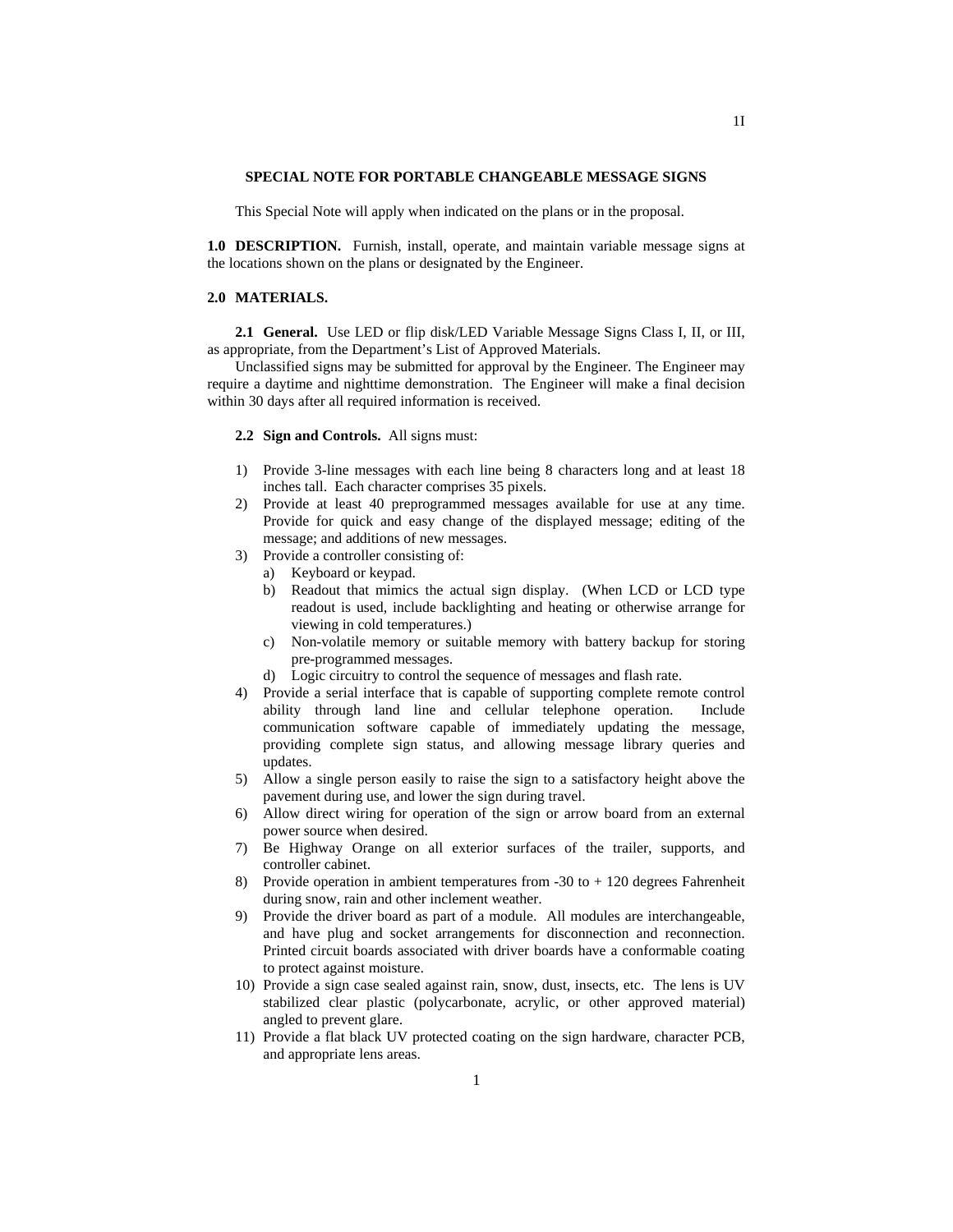- 12) Provide a photocell control to provide automatic dimming.
- 13) Allow an on-off flashing sequence at an adjustable rate.
- 14) Provide a sight to aim the message.
- 15) Provide a LED display color of approximately 590 nm amber.
- 16) Provide the following 3-line messages preprogrammed and available for use when the sign unit begins operation:

```
/KEEP/RIGHT/⇒⇒⇒/ 
/KEEP/LEFT/⇐⇐⇐/ 
/LOOSE/GRAVEL/AHEAD/ 
/RD WORK/NEXT/**MILES/ 
/TWO WAY/TRAFFIC/AHEAD/
/PAINT/CREW/AHEAD/ 
/REDUCE/SPEED/**MPH/ 
/BRIDGE/WORK/***0 FT/ 
/MAX/SPEED/**MPH/ 
/SURVEY/PARTY/AHEAD/ 
                                   /MIN/SPEED/**MPH/ 
                                   /ICY/BRIDGE/AHEAD/ /ONE 
                                   LANE/BRIDGE/AHEAD/ 
                                   /ROUGH/ROAD/AHEAD/ 
                                   /MERGING/TRAFFIC/AHEAD/ 
                                   /NEXT/***/MILES/ 
                                   /HEAVY/TRAFFIC/AHEAD/ 
                                   /SPEED/LIMIT/**MPH/ 
                                   /BUMP/AHEAD/ 
                                   /TWO/WAY/TRAFFIC/
```
\*Insert numerals as directed by the Engineer.

Add other messages during the project when required by the Engineer.

**2.3 Requirements for Flip-Disc Type Signs.** Flip-disc type signs will have the following additional requirements:

- 1) Disc faces are fluorescent yellow on one side, and flat black on the reverse.
- 2) Discs are at least 3.5 square inches with a minimum character size of 5 discs horizontally by 7 discs vertically.
- 3) Discs are designed to operate without lubrication for at least 200 million operations.
- 4) Line change speed of 600 milliseconds or less.
- 5) When power is lost, the sign automatically becomes blank or displays a preprogrammed default message.

## **2.4 Power.**

- 1) Design solar panels to yield 10 percent or greater additional charge than sign consumption. Provide energy backup for 21 days without sunlight and an on-board system charger with the ability to recharge completely discharged batteries in 24 hours.
- 2) Diesel Power Source. Ensure the following is provided for:
	- a) At least 24 spare bulbs available on the project for quick replacement of burned out bulbs.
	- b) Black light at both top and bottom of each line to illuminate discs for visibility at night or under adverse weather conditions, for flip disk signs.
	- c) Diesel generator and electric start assembly, including batteries and a fuel capacity adequate to provide at least 72 hours continuous operation without refueling.
	- d) Fuel gage.
	- e) Provide all other specific features, such as bulb size, protection from sun glare, and shock protection for electronics and bulbs, to the